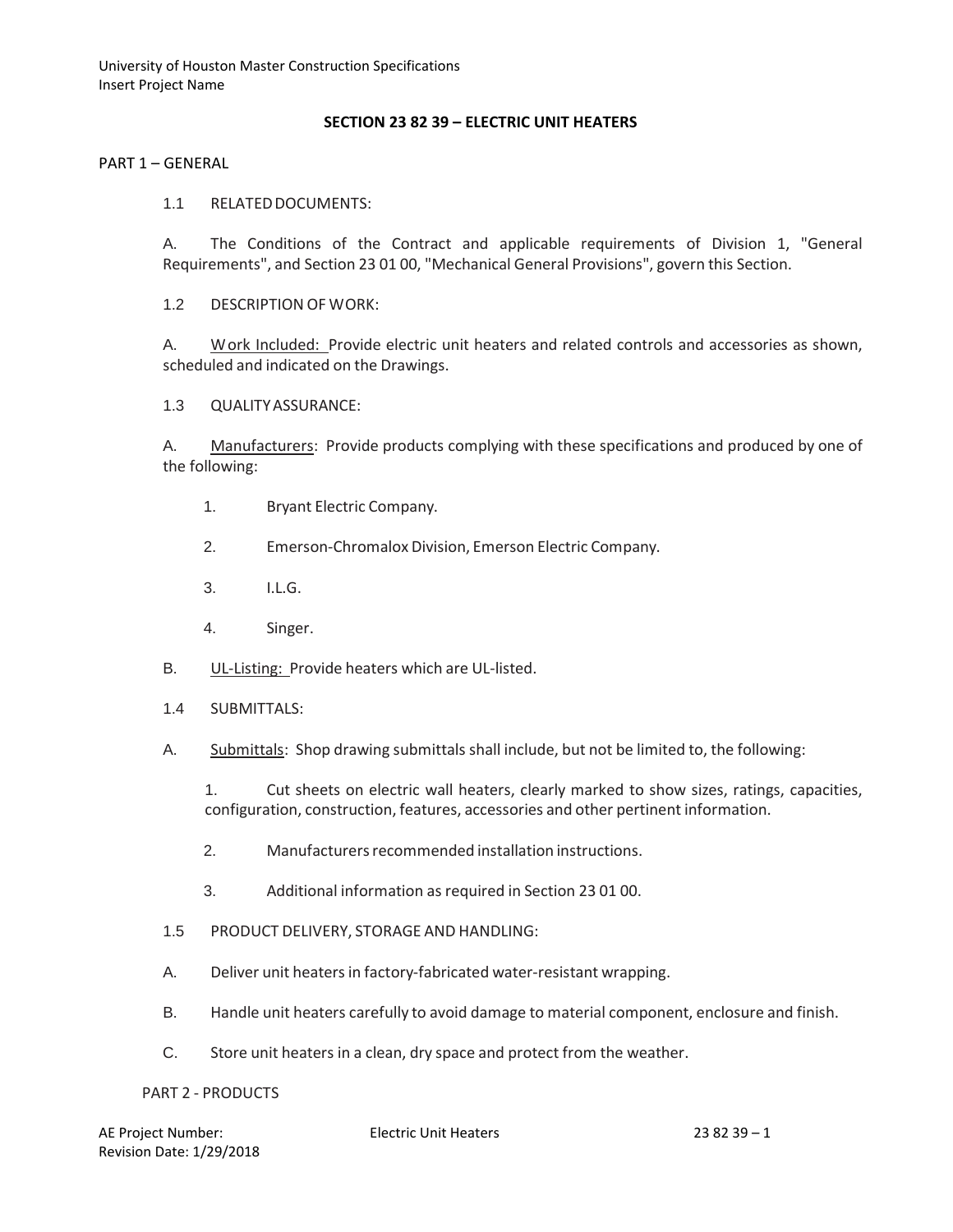### 2.1 MATERIALS AND COMPONENTS:

A. General: Provide electric unit heater manufacturer's standard materials and components as indicated by published product information, designed and constructed as recommended by the manufacturer and as required for a complete installation.

# B. Heating Elements:

1. General: Provide elements of the indicated duty and rated for the indicated capacity consisting of resistance elements in steel sheath with extended fins or in spiral sheath. Provide automatic reset thermal cutoff switch and pressure differential flow switch. Protect the element with a fusible link mixed in series with the heater. Element shall not glow when operating at rated capacity.

2. Electric Heating Capacity: Size element for the indicated cfm and electric input (watts, voltage, and phase).

# C. Cabinets:

1. General: Provide cabinets braced and reinforced to provide required stiffness and containing adjustable heating element supports. Provide 1/2" thick, 2 pound density, glass fiber insulation on the interior of the front panel. Phosphatize and paint cabinets inside and out with one coat of baked-on primer. Include discharge air grilles in the cabinet, die-formed with fixed directional louvers or duct connections as indicated on the Drawings. Provide cabinets with removable front panels secured by slide bolt, camlock or Phillips head screws. Fabricate from 16 gauge galvanized steel.

2. Cabinet Accessories: Provide manufacturer's standard accessories of the following types; manufacturer's option if more than one type is indicated for each accessory:

a. Gaskets between the front panel and the enclosure, manufacturer's standard gasket material.

b. Hinged access doors with tamperproof latches.

c. Removable discharge grilles, steel or aluminum, with single or double deflection or duct connections where indicated on the Drawings.

d. Removable inlet grilles to match discharge grilles or duct connection where indicated on the Drawings.

e. Tamperproof panel fasteners consisting of either Allen head machine screws or spanner wrench operating cam fasteners.

- f. Unitlevelers
- g. Swivel mounting bracket.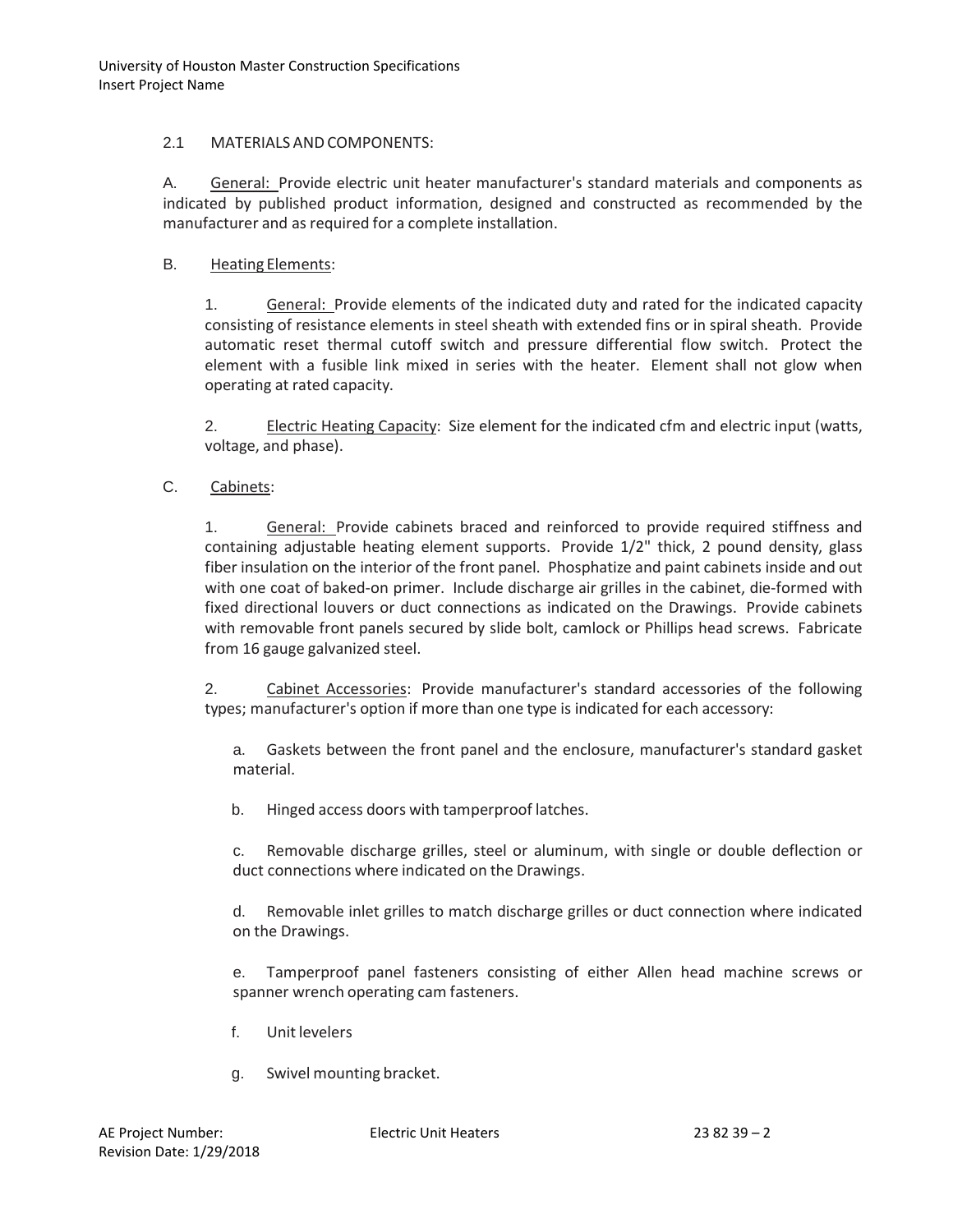3. Cabinet Finish: Where cabinets are exposed, finish, and color selection shall be submitted to the Engineer for approval.

D. Motors:

1. General: Provide permanent split capacitor motors, resiliently mounted at four points, tap wound with built-in thermal overload protection and of the permanently lubricated-type.

2. Internal Wiring: Provide high temperature, heat resistant wiring in flexible metal conduit from terminal junction box to electrical devices. Provide fuses in motor and control circuit wiring.

3. Devices: Provide the following devices:

a. Thermally activated fan switch to keep fan motor operating until residual heat is dissipated.

- b. Disconnectswitch.
- c. Automatic reset, high limit cutout switch located in discharge air stream.
- d. Magnetic contactor.

e. Remote-mounted thermostat. Refer to Section 15901, "Pneumatic Temperature Controls", for thermostat standards.

E. Fans:

1. General: Provide propeller fans, balanced statically and dynamically, of the indicated capacity.

Connect fan to a single or double extended motor shaft, with fan, housing and motor-mounted as an integral assembly on a motorboard.

- 2. Construction:
	- a. Wheels: Steel or aluminum.
	- b. Housing: Galvanized steel.
	- c. Motorboard: Galvanized steel.

F. Controls: Heaters shall be controlled by a concealed, built-in thermostat which is adjustable over a range of 55°F to 85°F and includes a "no-heat" position. Thermostat shall be adjusted by inserting a screwdriver through the front grille. There shall be no evidence of the thermostat visible on the front grille. Heaters shall include a fan delay switch to energize the fan only after residual heat in the elements has been dissipated. A interface relay shall be factory-installed and wired to allow remote interruption of the heater control circuit by the Building Control and Automation System specified under Division 23.